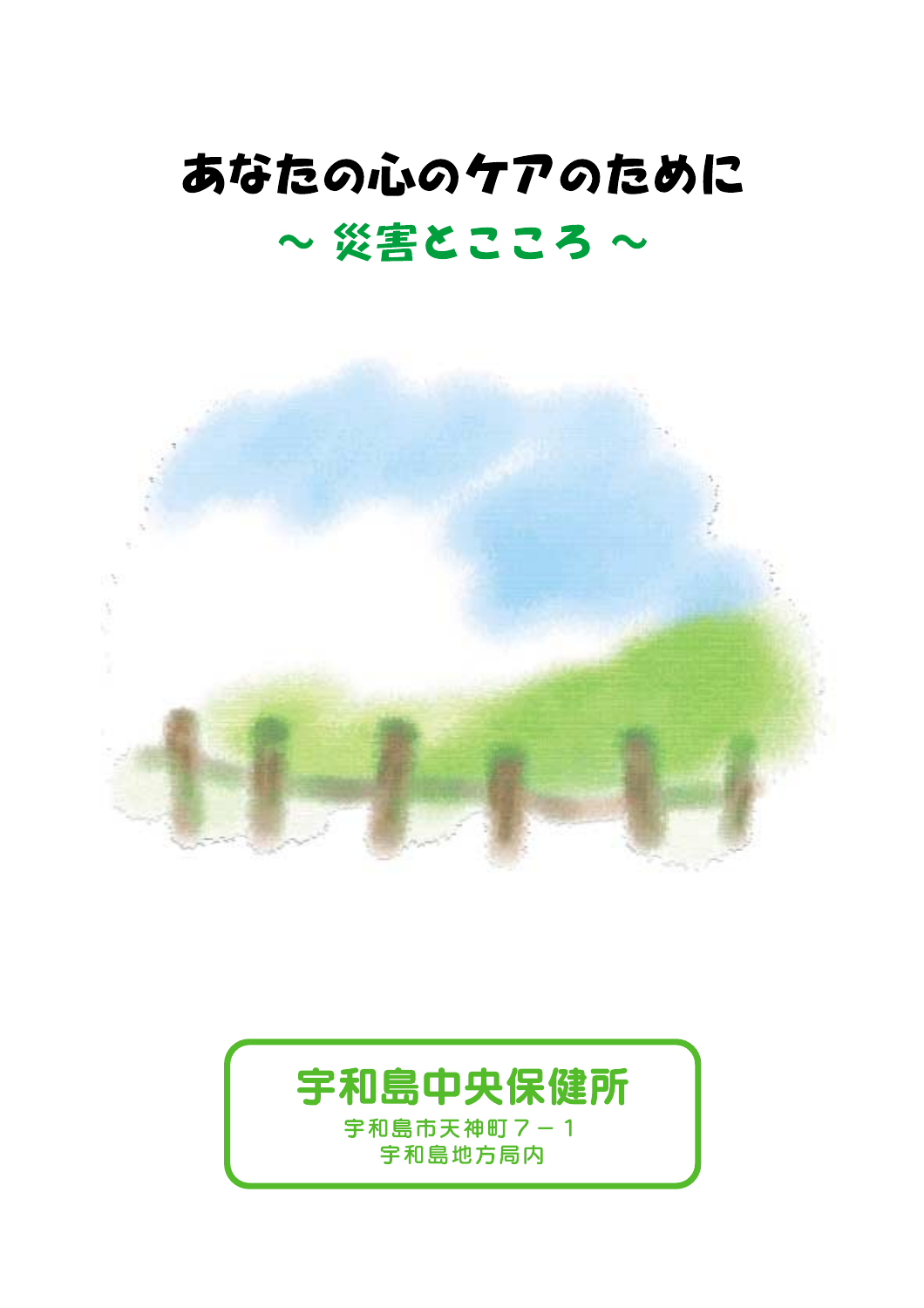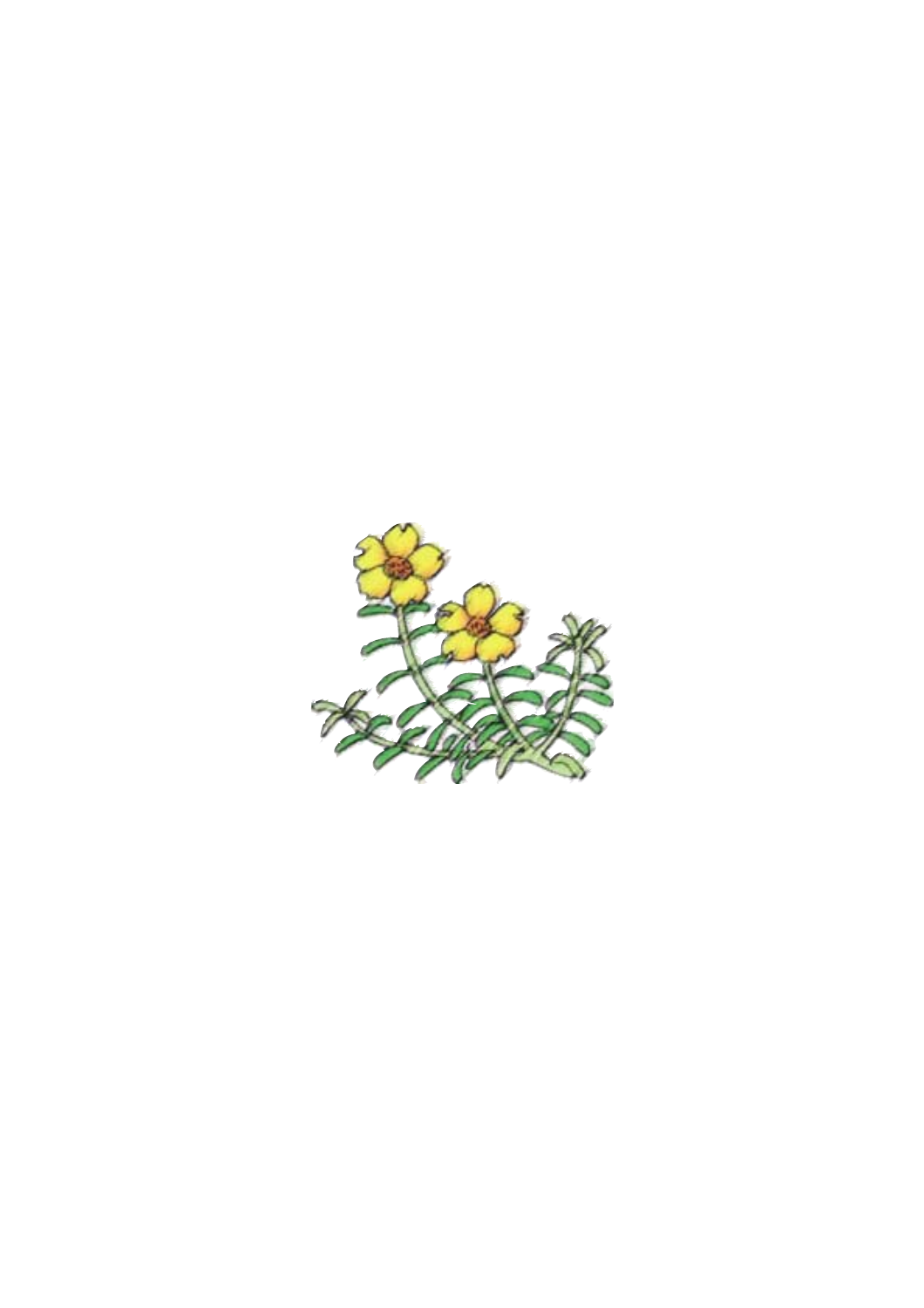このたびの事故は、突然に、そして衝撃的に、私たちの心に多くの深い悲しみを もたらしました。

特に、ご本人やご家族の方は、心に多くの傷を受けられたことと思います。 皆様も、毎日をやりきれない気持ちで過ごしておられることでしょう。 支援する人も、気づかないうちに大きなストレスがかかっています。

このパンフレットは支援される方々に、ご本人やご家族の皆さんの気持ちを理解 していくための参考に作りました。ご本人やご家族とともに、どう対処すればよい か考えてみませんか。

## 次のような気持ちがおこることがあります。



愛する人や大切なものが傷ついたり、失った悲しみ

$$
\begin{bmatrix} \mathcal{R} & \mathcal{R} \end{bmatrix}
$$

同じような災害がまた起こるのではないかという恐れ

怒  $\mathbf{U}$ 

> なぜこんなめにあわなければならないかという怒り 他の人から理解してもらえないことへのイライラ



将来どうしたらいいのかわからない不安 災害の前には、人間はなんとはかないものかという無力感



自分だけが無事だったことへの気兼ね



自分が他の人に助けられているという心苦しさ など



このような気持ちは当たり前の反応です。 このような気持ちは徐々に弱まります。

ただ、中にはいつまでもこのような反応が続いたり、 少し時間が経ってから思い出したりすることがあります。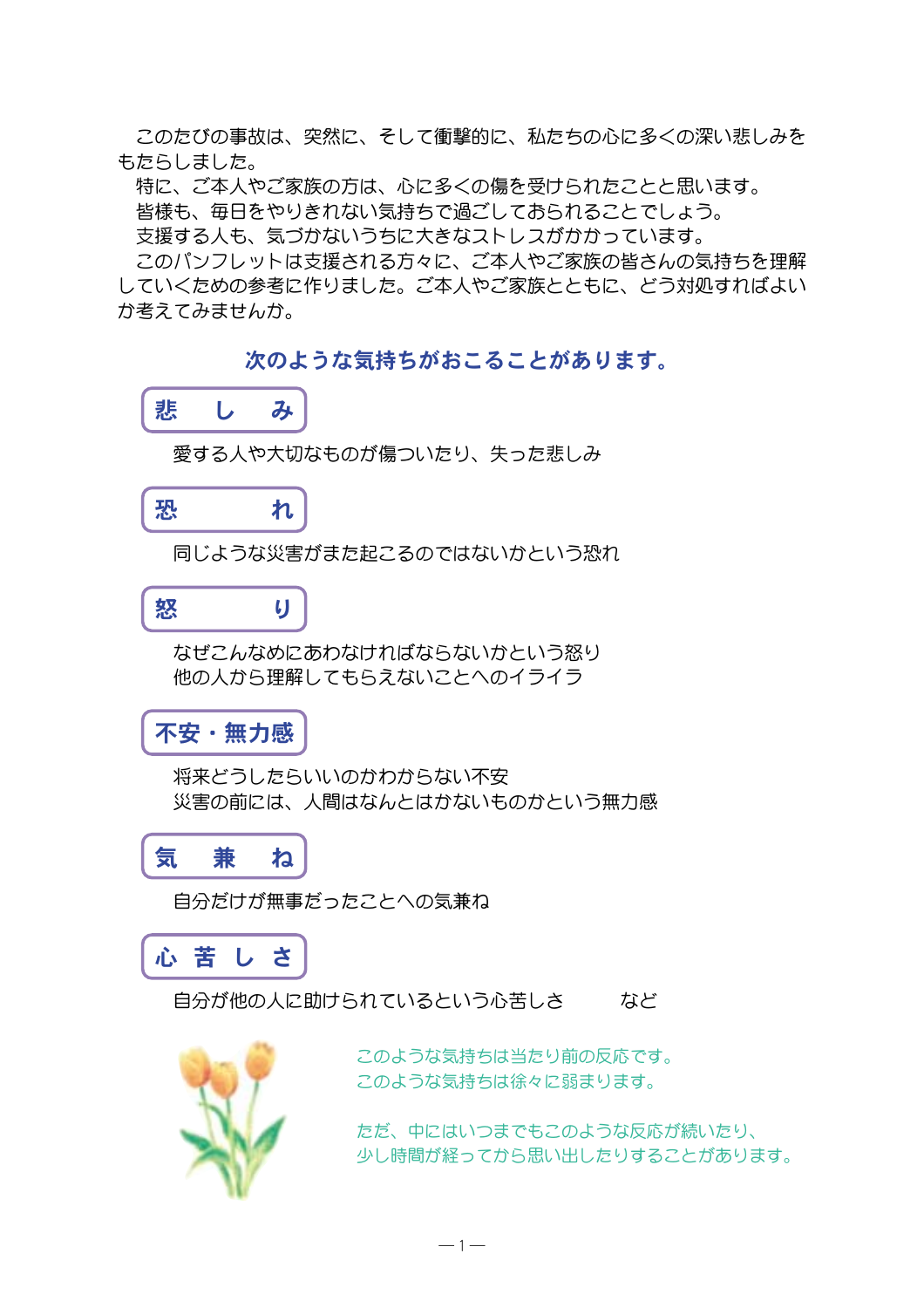

## 災害によって傷ついた心は

## どのように癒されるのでしょうか

## ~こころとからだの健康を保つためにできること~

## 心も「ケガ」をするのです

## 心がケガをするとどんなことがおきるのでしょうか

事故によるショックで、こころは大きなケガをしてしまいます。こころがケガをす るといろいろなことがおこります。

- ・心淋しく、もの悲しく、涙が出てくる。時には声を出して泣き叫ぶこともある。
- ・誰とも話したくないと言う気持ちになったり、逆に誰かと話したくてたまらなくな る。
- •やり場のない気持ち、はけ口のない気持ち、どうやってみてもすっきりせず、物事 が進まないで押さえつけられている気持ち。いわゆる欲求不満状態。
- ・腹が立ってくる、イライラして怒りっぽくなる。人やものに当たったり、じっとし ていられない気持ちになる。
- •ああすればよかった、こうしておいたらよかったと悔やみ、自分を責める。同じこ とばかりが頭に浮かぶ。
- ・何をしても無駄だと考えたり、すねたり自暴自棄な考え方になる。
- ・眠りにくい。眠っても浅い。すぐに目が覚めてしまう。悪夢にうなされる。寝汗を かく。
- ・何でもない、自分は平静だと過度に自分を押さえる。自分は健康だ、心配ないと強 く思う。助けは必要ないとかたくなになる。
- ・何をしていたかわからないなどの物忘れが多くなる。ぼーっとしてしまう。

## また、体の調子にも影響することがあります。

- •食べてもこなれない。胃がもたれる。食欲がない。吐き気がする。胃が痛む。便秘 や下痢をする。
- ・頭痛がする。頭がズキズキしたり、ドーンと重い。集中力がなく、何をしてもその 気になれない。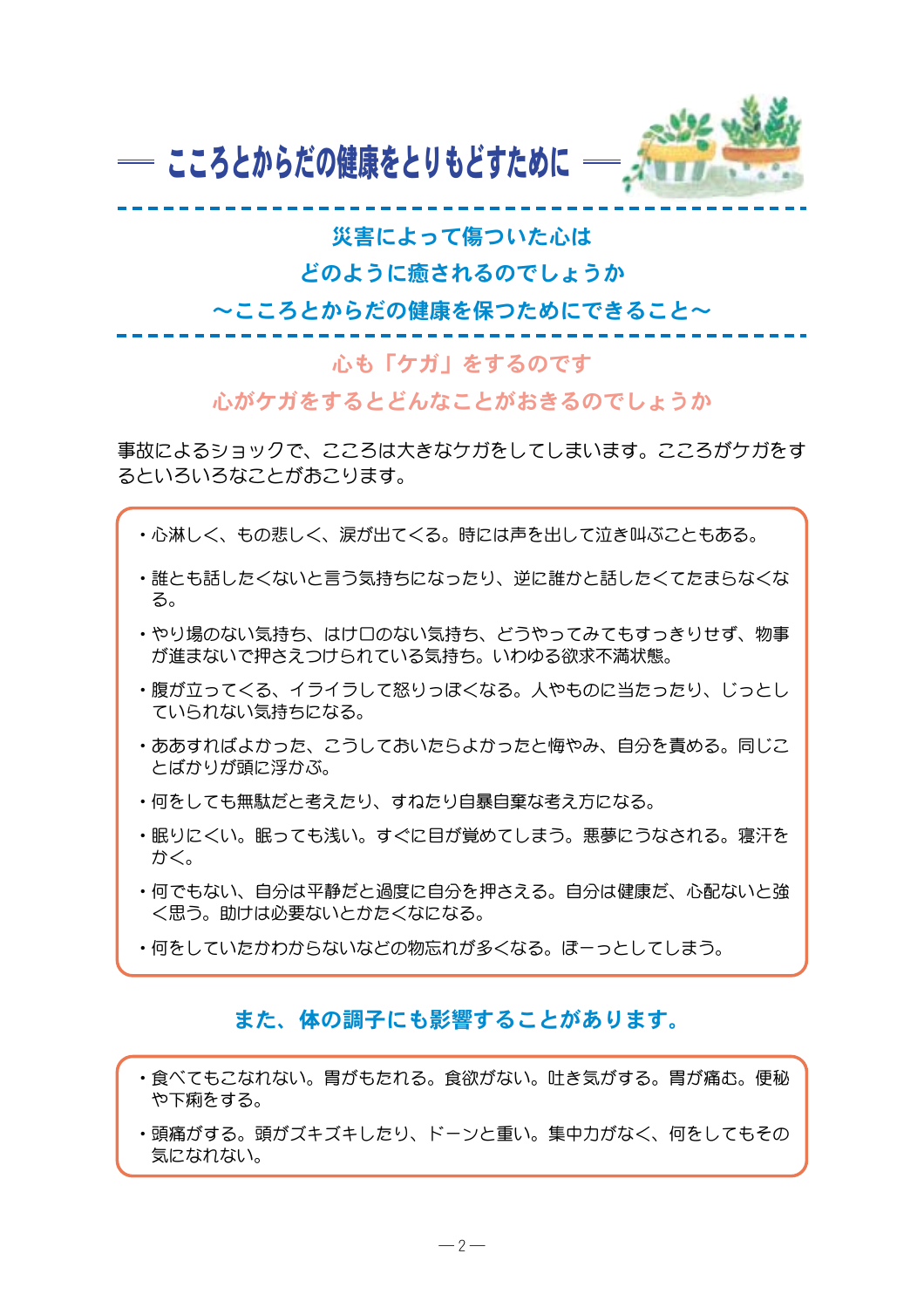# 「こころ」と「からだ」は密接な関係にあるのです

## ・神経過敏と内臓症状

何となくけだるい、胃のあたりが重苦しい、 吐き気がする、のどがつかえる、胸がどきど きする、息苦しい、頭が重い、めまいや耳鳴 りがするなどなど……こうした不調の中には 病院で検査を受けても異常が見つからないも のがあります。



内臓に病気がなくても、その内臓をコントロー

ルしている神経(自律神経)が過敏になったりバランスが崩れるとこのよう な症状がおこるのです。

# 悪循環になっていませんか?

## ・ストレスが引き起こす悪循環

からだをコントロールする自立神経の働きが乱れる原因にはいろいろありま す。なかでも精神的な悩みやストレスは大きく影響します。そして、体の不 調は新たなストレスとなり悪循環を引き起こします。



これらは多くの場合には自然に回復してきますが、 回復までに長い時間がかかることがあります。

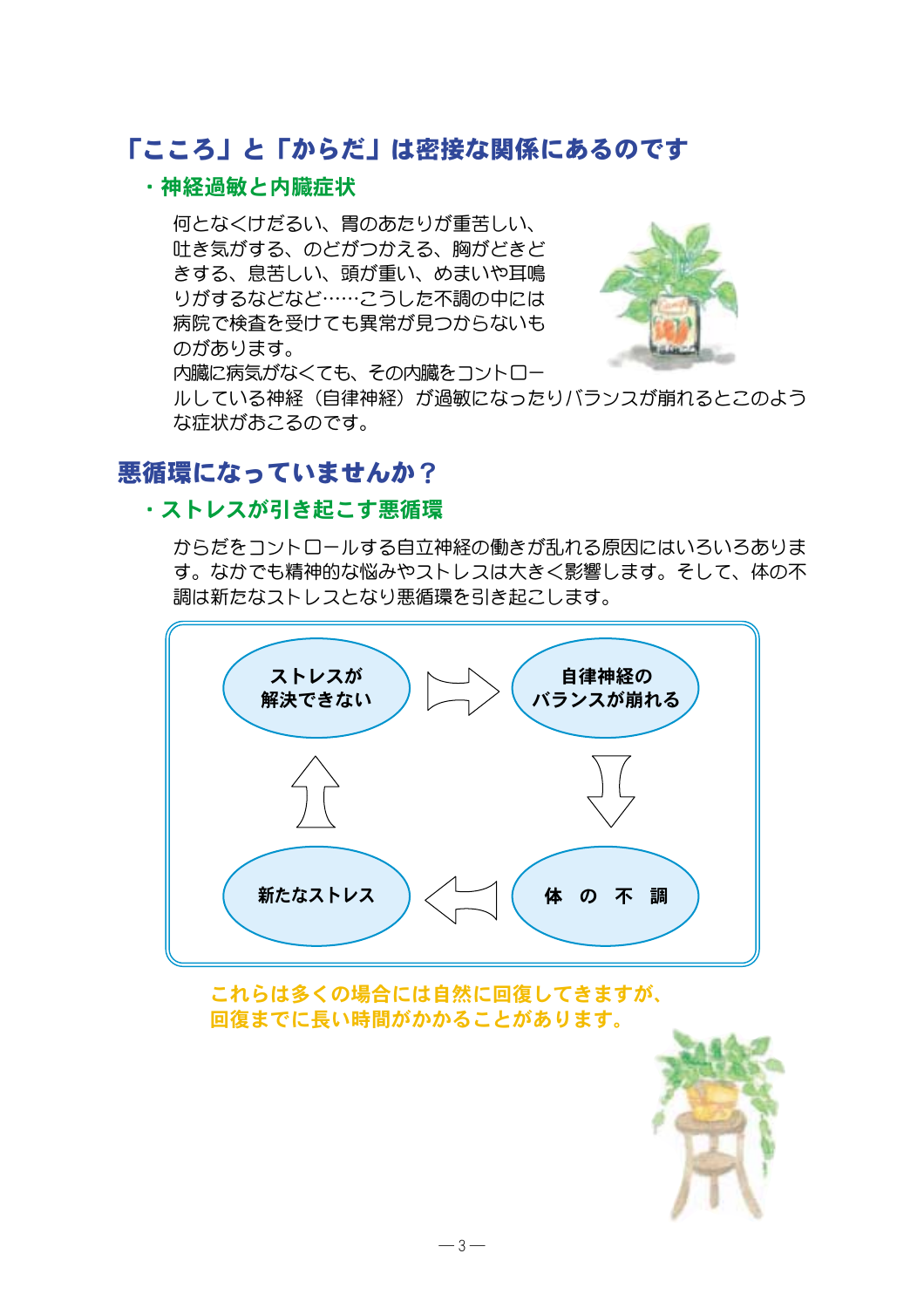回復のためにできること

心とからだの健康を保つためにこんなことに気をつけましょう



# ○気持ちを言葉にしてみましょう。

心を癒すと言うことは、決して悲しみを取り除くことではありません。そんなこ とは誰にもできないのです。悲しいことは悲しい。それはとても大切なことです。 悲しいと言いましょう。つらいと言いましょう。悲しいと、つらいと言える場所 を探しましょう。感じたことを口に出すと少し楽になります。そして、何度も話 しながら、少しずつ自分の体験としての出来事を整理していきましょう。

# ○ちょっと一休み。 全力で頑張りすぎないで、定期的に休みをとりましょう。

強いストレスを受けると身体も心も強い緊張状態に入ります。ずっと緊張してい るので、自分が疲れているかどうかよくわからなくなります。自分では、疲れて いないと思っても、休みをとりましょう。いつもの定期的な休みを断らないよう にしましょう。

# ○まずはふだんの生活を大切にしましょう

事故の直後は生活が大きく変わりますが、徐々に生活は落ち着いていきます。 そうしたら、特別なことよりも、まずは毎日の暮らしを大切にしていきましょう。 起床の時間や食事の時間、服装・身だしなみ(入浴・歯磨き・化粧)、仕事・学 校・家事など、普通のことを普通にしていきましょう。そうすると普通のことと 特別なことが少しずつ分かれていきます。

# 〇栄養をとり、リラックスできるものを見つけましょう。

身体が回復してくるとゆとりが生まれます。栄養のあるものを食べましょう。 食べたら、身体を動かしましょう。強い緊張は身体を固くします。体操や散歩を したりします。趣味を持っている方はそれをしてみましょう。わずかな時間でも 生活の中に取り入れていくことが大事です。

# ○表現できるものを探してみましょう。

つらい出来事の後にはうまく言葉にならないけれど、何か重たいものが、常にの しかかっているような感じが生じたりします。こういうときにはまだ自分の中に 何かが残っているのです。それらは自分の中に閉じこめず、他のエネルギーに変 えて発散できるものを探してみることも大事です。何でもかまいません。絵を描 いたり、俳句をしたり、スポーツをしたり、地域や学校の集まりなどに出かけて みたりするのもよいかもしれません。

 $-4-$ 

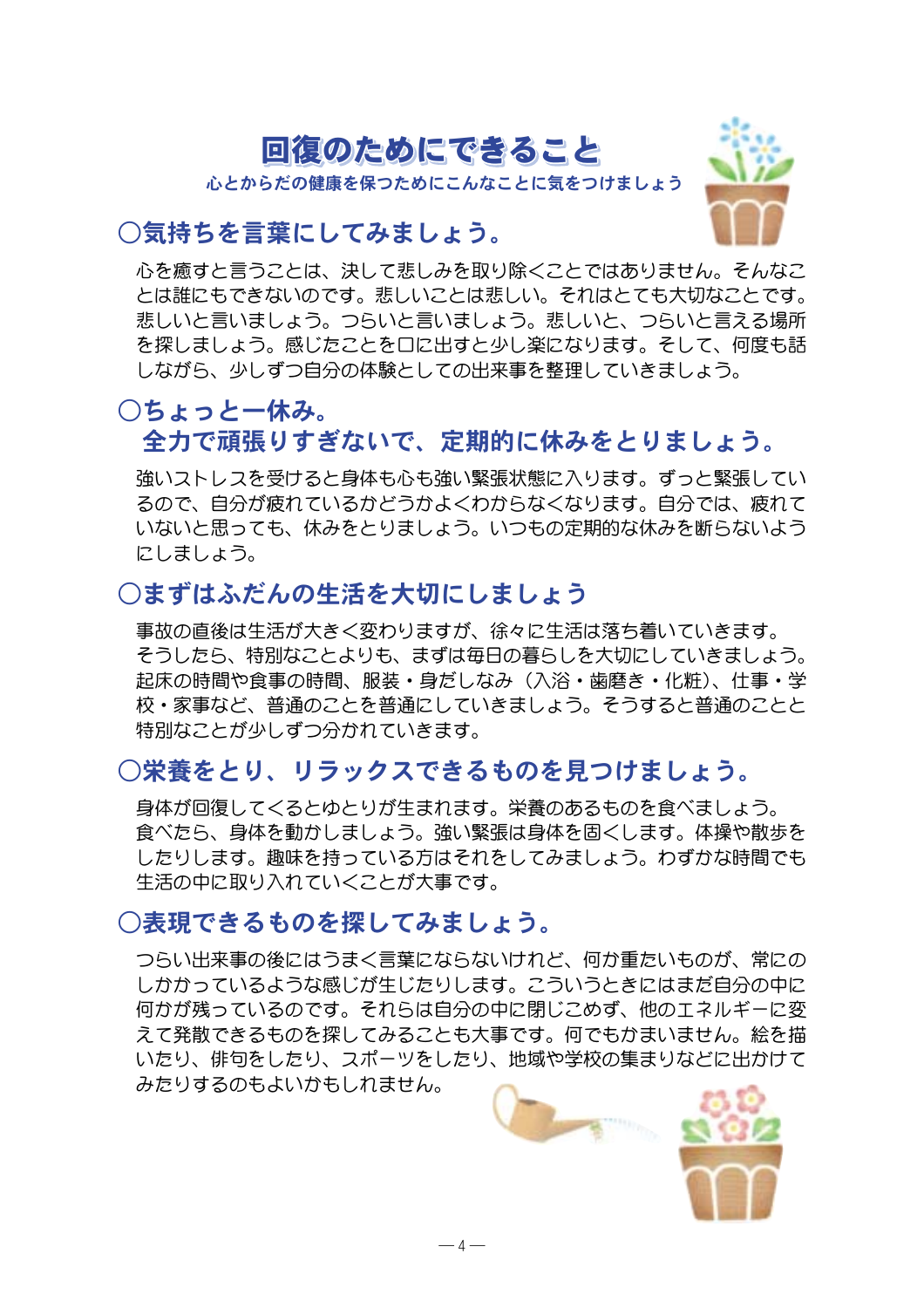# ○家族や友だちとの時間を大事にしましょう。

つらい体験の後は一人になりたいときもあります。これも大事なことです。 でも、少し落ち着いてきたら家族や友だちと過ごす時間も大事にしましょう。 お互いが、それぞれの悲しみを持つのではなく、みんなでその出来事を分け持ち ましょう。家族として、友だちとして、その体験を一緒に乗り越える仲間です。 つらい体験の話題も、無理のない範囲でかまいませんから、避けずに話していき ましょう。お互いに悲しみを分け合えるのが家族であり友だちです。

# ○自分のペースを大切にしましょう。

回復の速さは人それぞれ違います。また、悲しみの癒えるスピードはそれぞれ違 うものです。お互いの気持ちが違っても、それを認めてあげてください。悲しみ を乗り越える道はたくさんあり、それぞれに違うものです。その人なりの道を探 せるようにしていきましょう。

## ○専門家に相談してみましょう。

非常事態ストレスは時間とともに軽くなり、徐々にふだんの生活がまた戻ってく るのが普通です。しかし、大きなストレスのために生活そのものが変わったり、 強いショックで心に大きな傷ができることも不思議なことではありません。身近 な人にさえ打ち明けられない気持ちでも、専門家ならじっくり聞いてくれるはず です。ためらわずに相談してみましょう。

また、もし身体症状がひどく出ていたり、不眠や気分の落ち込み、イライラが長 <続くようでしたら、病院などへの受診も必要です。病院でもらうお薬には心身 のバランスをとるものがあります。薬などを利用して、よりすみやかに自分の生 活を取り戻すことも大切なことです。

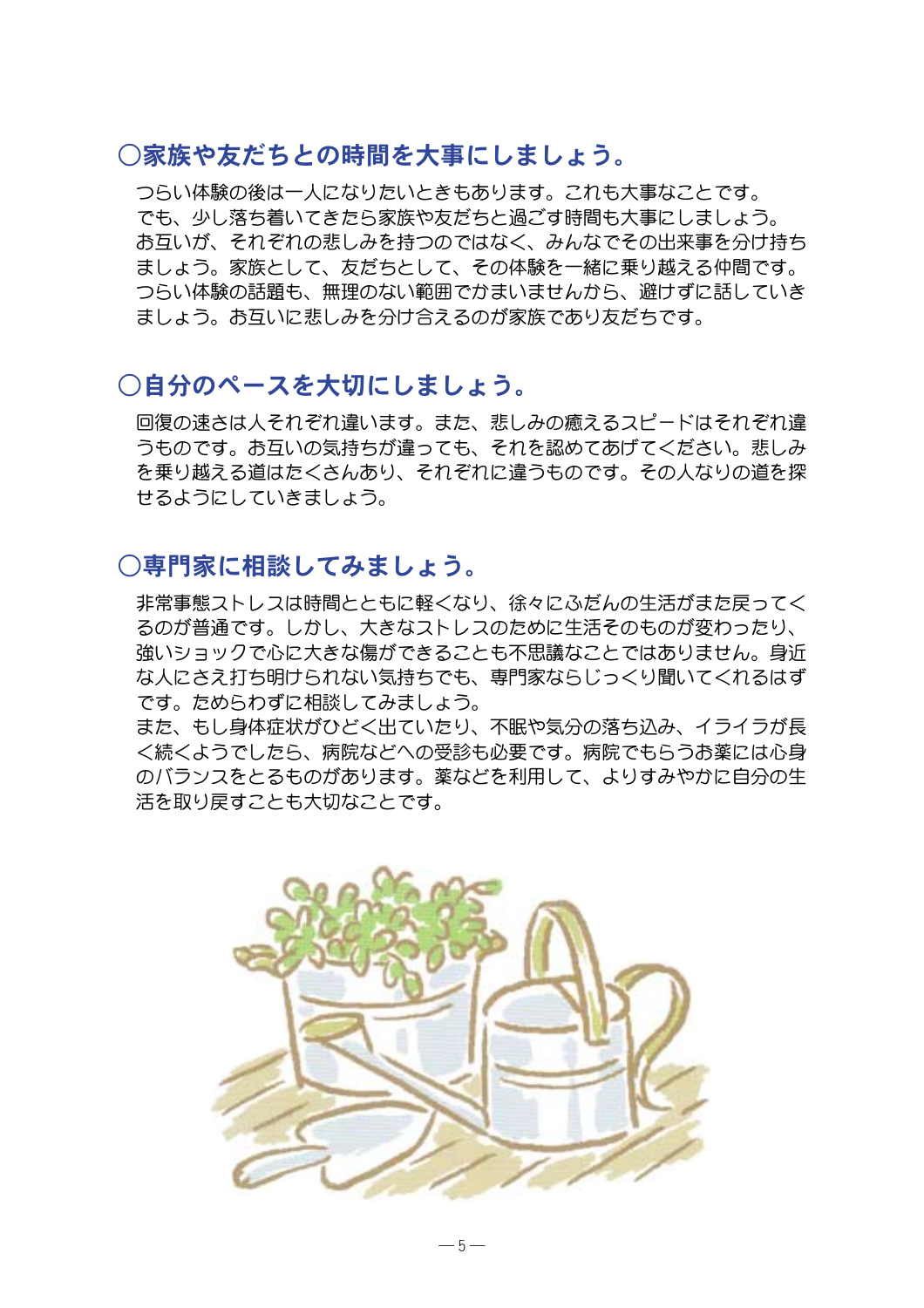# ━━ 眠れないときは ━━ 「健康」のためには「良質」の睡眠が必要です。

眠れないと疲れやすく、集中力が低下します。 根気がなくなりイライラしやすくなります。 頭痛・耳鳴り・めまい・ふらつき・肩こり・下痢や便秘 がおこりやすくなります。

人間の活動のためには、睡眠による休息が必要です。 また、単なる休息のためだけでなく、内臓の機能や新陳代 謝の中には、眠っている間にさかんになるものもあります。 つまり、健康のためには、健やかな眠りが必要なのです。

#### ◎眠れるための工夫

- \*自分でできる生活上の工夫
	- ■寝室環境を整えましょう (寝室に入る光や騒音の遮断・リラックスできる寝具の工夫)
	- ■入浴で心身の疲れをとりましょう (温めのお湯でゆったりと入るなど)
	- ■軽い体操をして血行をよくしましょう
	- ■寝る前の飲食はさけましょう
	- ■自分なりの入眠方法をとってみましょう (読書・音楽など)
	- ■朝はできるだけ一定の時刻に起きるようにしましょう

#### \* 専門医に相談

#### ▲睡眠薬を処方されたら

専門医を受診したら、睡眠薬を処方されるかもしれません。最近 の睡眠薬は安全でよく効きますから、主治医の指示をよく守って 正しく服用してください。

もし、自分に合わないと感じたらはっきりと主治医にそう伝えま しょう。

眠れないでいるより、お薬の力を借りてでも最低限の睡眠を確保 する方がずっと健康的です。

薬を一度飲むとやめられないとか中毒になるという人がいますが 医師の指示によって徐々に減量していけばやめることも難しくあ りません。

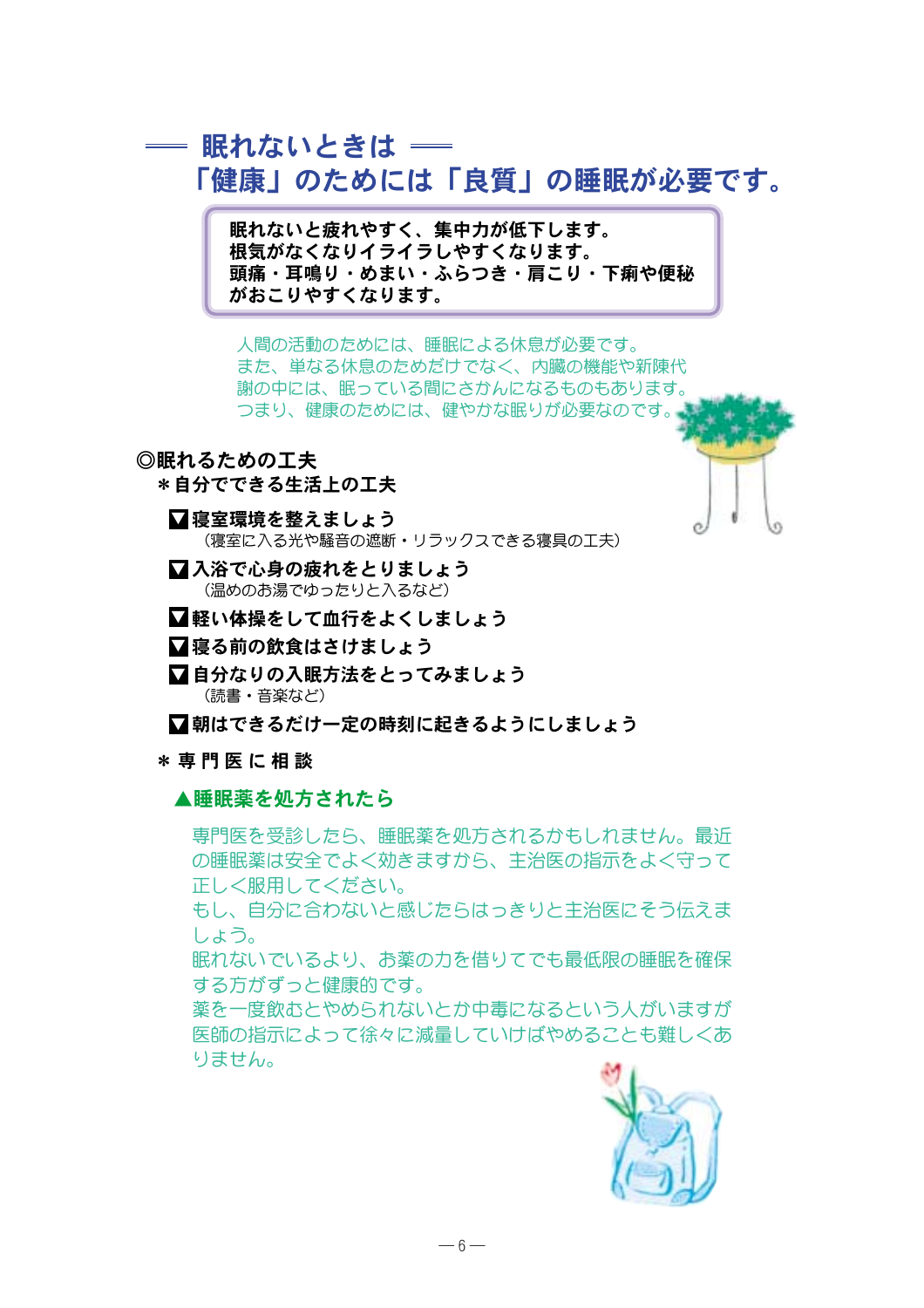# - 子供への接し方について -

大人は、自分のつらさ、苦しさを言葉によって語ることができます。混乱した心 の中を、言葉によって整理することができます。けれども、言葉によって自分の怖 さ、悲しさ、つらさ、苦しさを十分に表現できない子供たちは、一見明るく振るまっ ているように見えても、心を痛めていることが多いのです。

# 子供たちと一緒にできること……

## 1 子供たちを注意して見守りましょう。

- ・親しい人たちと会うのを避ける。部屋に閉じこもって誰にも会おうとしない。 いつもより極端に言葉が少ない。
- ・趣味やレジャー、自分の楽しみの量を極端に減らす。
- ・生活が崩れていく。身だしなみを気にしなくなる。 昼夜が逆転したり、食事のバランスが悪くなる。
- 必要以上に自分を責めたり、自他に厳しいことを求める。 実現不可能な過大な思いを強く抱き続ける。
- ・安易な答えを探して、物事を簡単にすませてしまう。 気持ちが固くなり、感情が乏しくなる。
- •人生の上の重大な決断や進路の変更など、大切な決断を急ぐ。
- ・焦って何かしなければならないと仕事を積み上げる。
- ・アルコールやカフェイン飲料を多量に飲お。 お菓子などばかり食べて、食事をとらない。



## こうしたことがすぐに悪いわけではありません。 あまりに長く続いたり、心身共に負担が大きいと思ったら 注意してください。

# 2 気持ちをじっくり聞いてあげましょう。

- 子供たちは自分たちなりの方法で気持ちを表現しようとしています。それは、 言葉でないこともあります。うまい表現ではないかもしれませんがじっくり聞 いてあげましょう。
- •いやなことは早く忘れなさいという信号を送らないでください。
- ・事故のことを思い出す話題を、無理に取り上げることがないようにしましょう。

# 3 家族の問題として考えてみましょう。

• 子供たちの感じていることは、家族の気持ちを 代表している場合があります。そして、それが 家族関係の問題を解く鍵を握っていることもあ ります。子供たちの問題を家族全体の問題とし て考えてみましょう。



4 マスコミの人との面会は、避けさせてあげて下さい。

かえって心の安定が崩れたり、落ち着きを失う原因になります。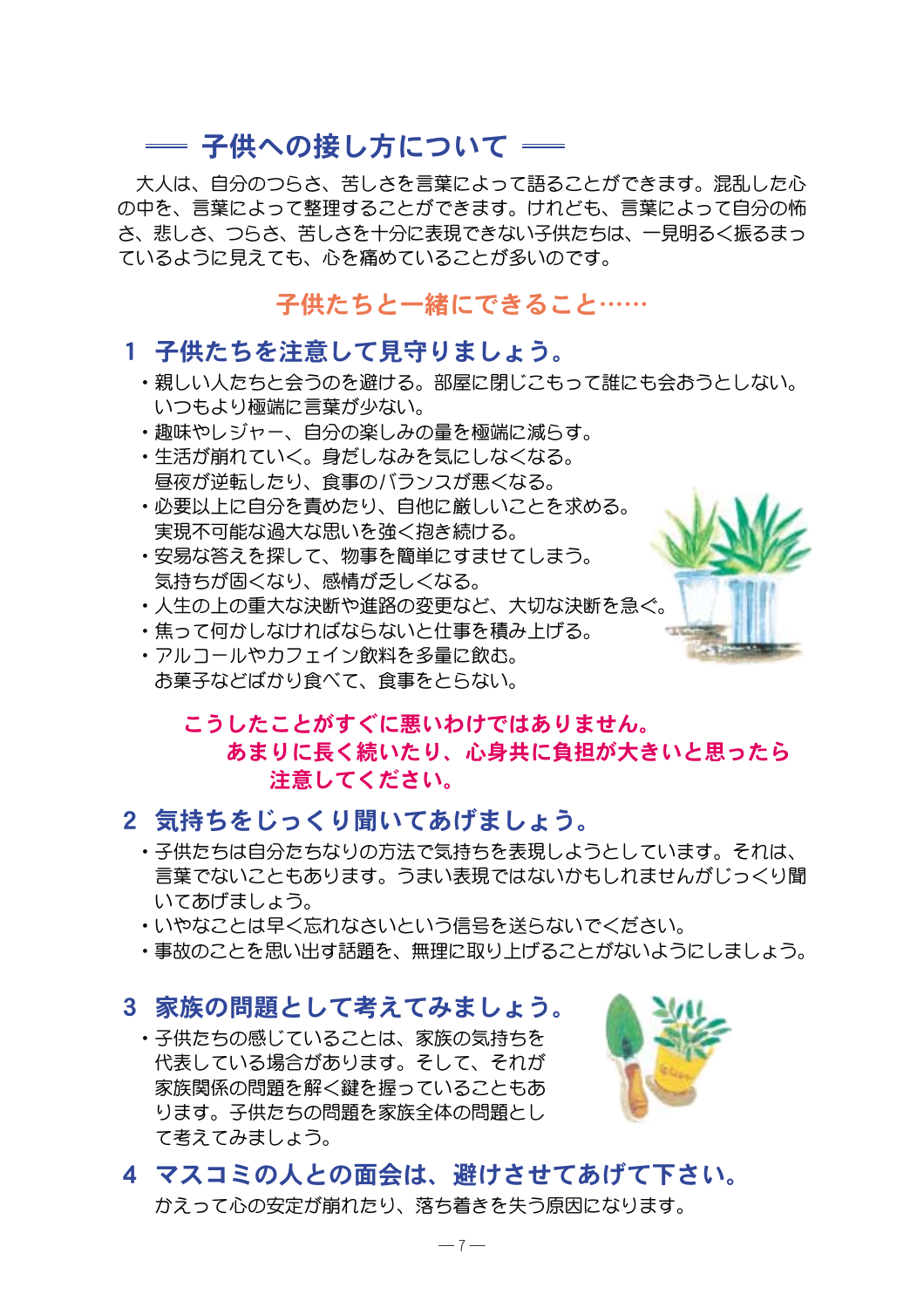## 5 体験を通して得たことはありませんか。

つらい体験をどうやって乗り越えたか、人のために役立てたことなど、経験か ら得たことを話し合ってみるのはいい方法です。

## 6 専門家への相談

家族や周囲の対応だけでは、うまく解決できない問題もあります。 そんな時は、専門家へ相談してみましょう。専門家はその子にあった解決方法 を見つけてくれるでしょう。

#### ※それぞれの子供さんにより、

この事故を克服していく過程は異なります。

焦らず、恐れず、子供たちが この痛みを乗り越える支援を行っていきましょう。

また、家族の方自身もストレスによって強い影響を受けています。 家族の方も子供さんと同様、心と体の健康に気をつけましょう。

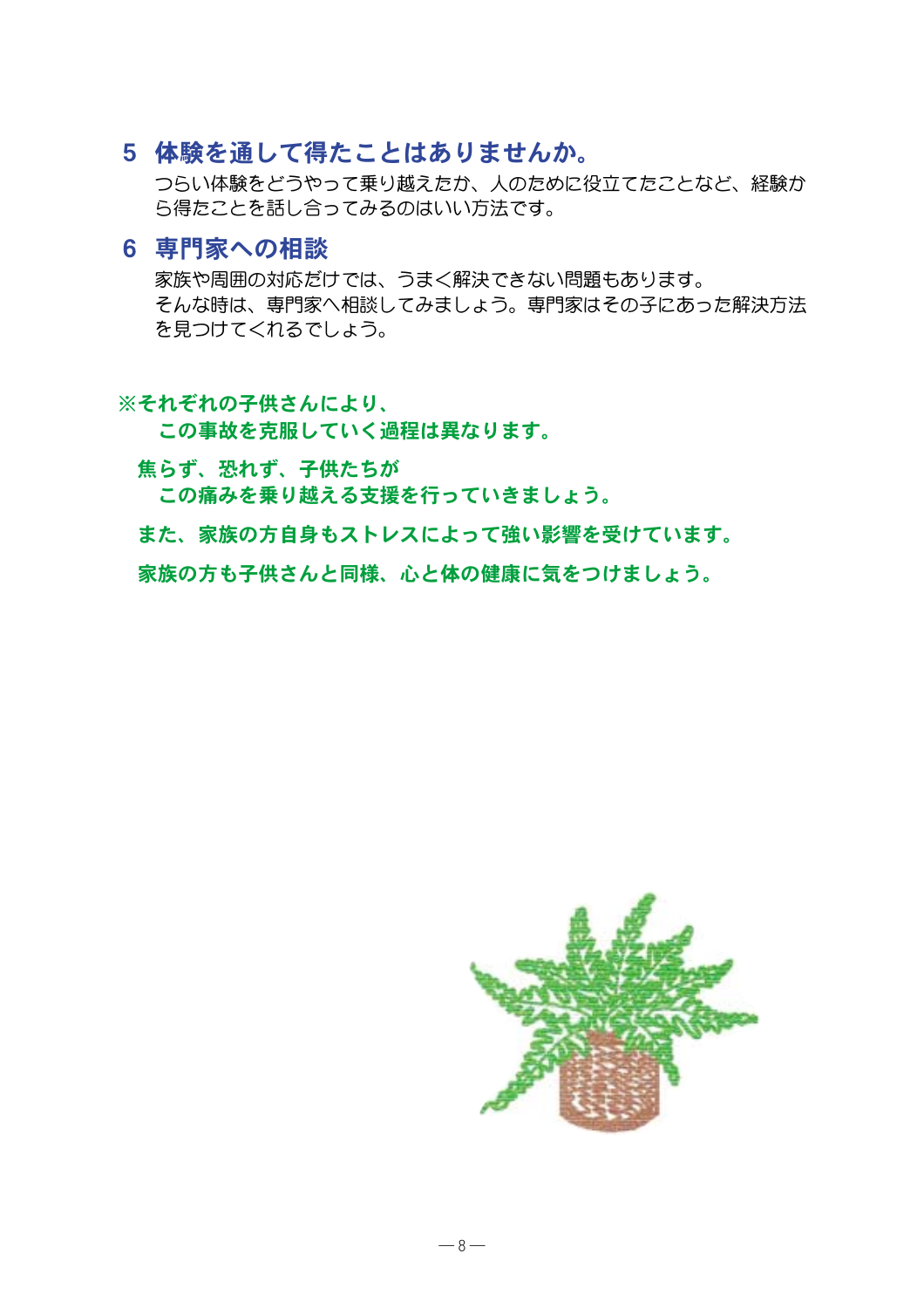# == 支援にあたられる方へ ==

誰かのために働くということは、すばらしいことです。

しかし、そのことが気づかない間に自分自身に大きな負担をかけているこ とがあります。支援にあたってこられた方の受けるストレスは見過ごされが ちです。でも、心身への影響は直接事故にあっていない方を「二次的被害者1 にするほど大きいものなのです。

誰かのために働いてきて疲れを感じている方々、ここで一呼吸。 明日に備えるためにも、かけがえのない自分を大切にすることを忘れない でください。

## このようなことは思い当たりませんか?



● 不眠が続く

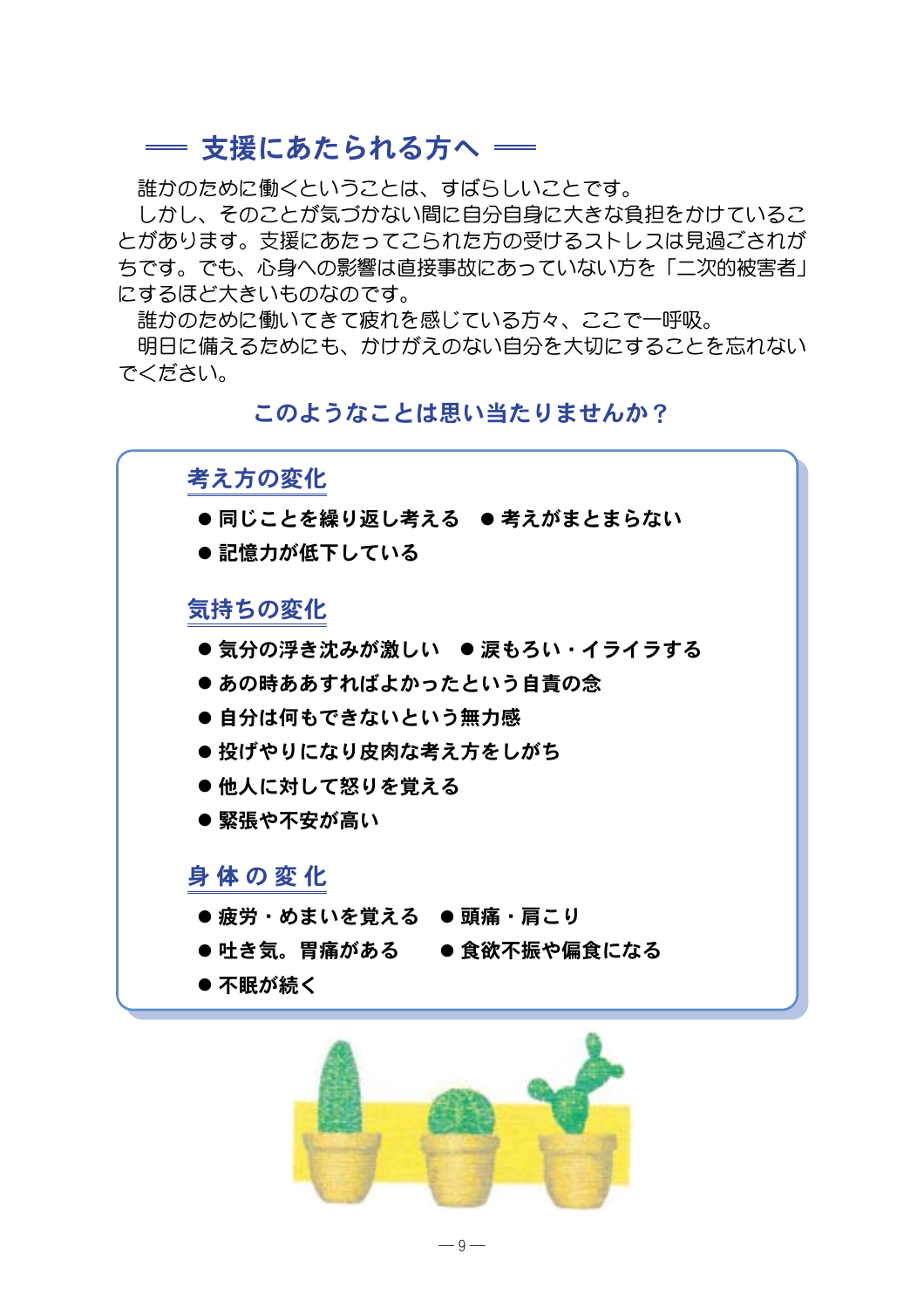## こんなふうにしてみてはどうでしょう

## ○自分の気持ちを考えましょう

どんな気持ち?どのくらいストレスを感じているのか?それははっきり とさせるだけでも、ずいぶんと楽になることもあります。

## ○マイペースで生活しましょう

気持ちと身体のリラックスが大切です。

健康な食生活、睡眠、運動、休息をとり、仕事を広げすぎないようにし て、自分にあったリズムを保ちましょう。

## ○家族や友人を大切にして、あなたの体験を分かち合いましょう

自分の体験や感情を言葉にすることは気持ちの整理に役立つことがあり ます。

同じような体験の持ち主と話をするのも、別の見方や感じ方を育てる助 けとなるでしょう。

## それでも心身の不調が続くときは?

このような心身の不調が続いて悩んでいる方は、一人で我慢しな いで、専門家に相談しましょう。

特に、気分の落ち込みや不眠が続いたり、身体の不調がひどくなっ た場合は、「燃えつき」の可能性があります。

いったん燃えつきると回復するのは難しいので、気軽にご相談くだ さい。

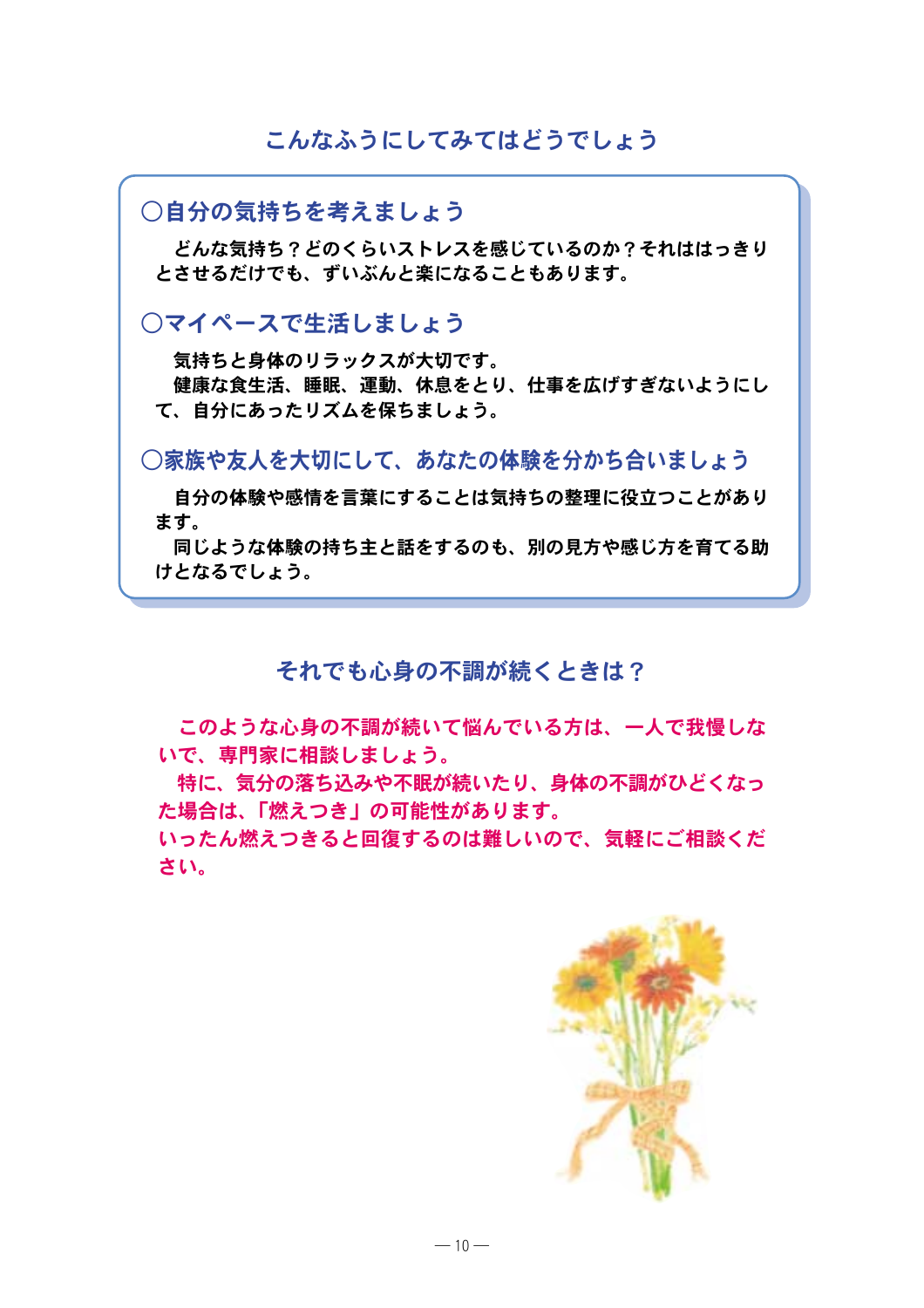